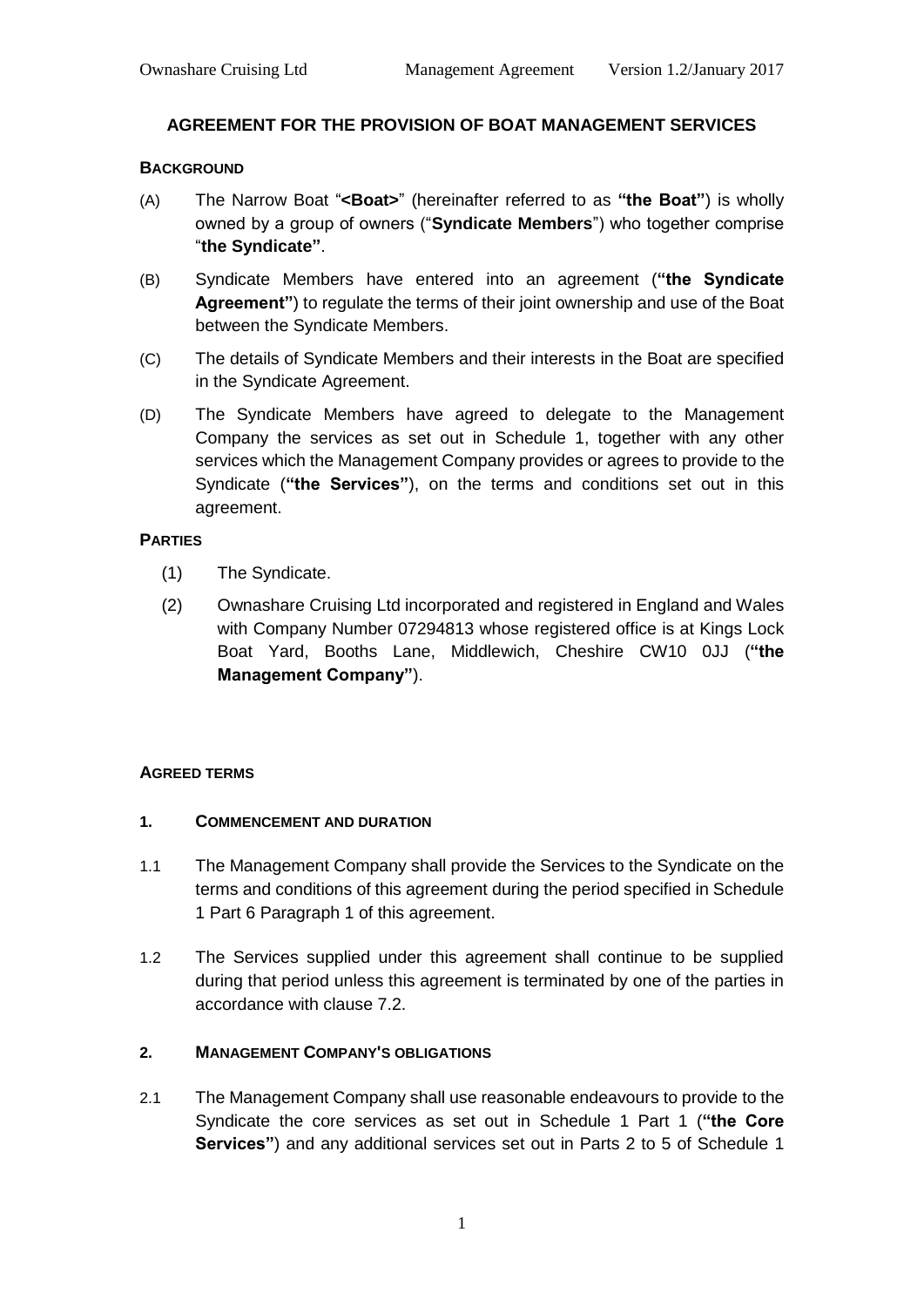(**"the Additional Services"**) as the Syndicate may request at the date of this agreement.

- 2.2 The Management Company shall use reasonable endeavours to meet any performance dates as may be agreed with the Syndicate from time to time, but any such dates shall be estimates only and time for performance by the Management Company shall not be of the essence of this agreement.
- 2.3 The Management Company shall nominate one of its employees to act as treasurer of the Syndicate Bank Account (Client Account) in accordance with the Syndicate Agreement who will operate this account and liaise with the Syndicate Treasurer. This employee shall have the authority contractually to bind the Management Company on matters relating to the Services (provided that at all times the provisions of the Syndicate Agreement are complied with). The Management Company may replace him from time to time.
- 2.4 The parties agree that when, as part of the Services, the Management Company engages the services of a third party it does so at all times as agent on behalf of the Syndicate and any contracts to be entered into with any relevant third party shall be between that third party and the Syndicate. The Syndicate shall indemnify the Management Company against any liabilities which the Management Company may incur as a result of acting with reasonable care within the scope of its authority under this agreement as agent for the Syndicate or in the event that the Management Company incurs fees as a result of the provision of the Services and is deemed to incur those fees as principle rather than agent.

# **3. THE SYNDICATE'S OBLIGATIONS**

- 3.1 The Syndicate shall:
	- (a) on this date of this agreement notify the Management Company of what, if any, Additional Services it requires from the Management Company in addition to the Core Services;
	- (b) co-operate with the Management Company in all matters relating to the Services and appoint a chairperson of the Syndicate in accordance with the Syndicate Agreement (**"the Chairperson"**), who shall have the authority contractually to bind the Syndicate on matters relating to the Services (provided that at all times the provisions of the Syndicate Agreement are complied with); and
	- (c) provide the Management Company, its agents, subcontractors, consultants and employees, in a timely manner and at no charge, access to any Syndicate premises, any information and any other facilities as reasonably required by the Management Company.
	- (d) co-operate fully and promptly as necessary with the Management Company to ensure that funds held in the Syndicate's Client Account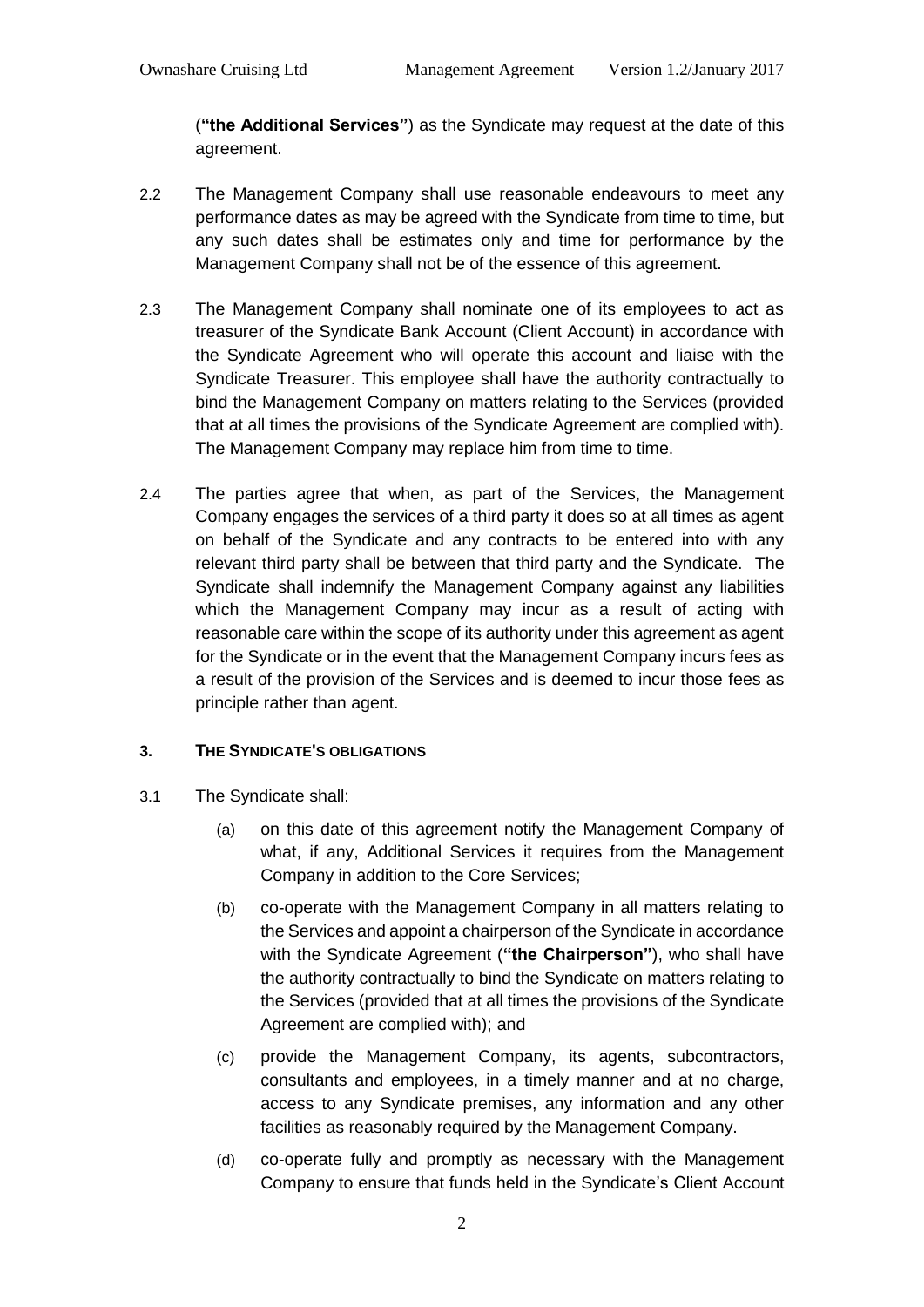held by the Management Company are always sufficient to meet invoices. The Management Company will not, in normal circumstances, loan funds to the syndicate account for any period of time.

- (e) Notify the Management Company as soon as possible of any changes to the Syndicate Agreement.
- 3.2 If the Management Company's performance of its obligations under this agreement is prevented or delayed by any act or omission of the Syndicate or any Syndicate Member, the Management Company shall not be liable for any costs, charges or losses sustained or incurred by the Syndicate that arise directly or indirectly from such prevention or delay.
- 3.3 The Syndicate shall be liable to pay to the Management Company, on demand, all reasonable costs, charges or losses sustained or incurred by the Management Company that arise directly or indirectly from the Syndicate's fraud, negligence, failure to perform or delay in the performance of any of its obligations under this agreement, subject to the Management Company confirming such costs, charges and losses to the Syndicate in writing.

## **4. CHARGES AND PAYMENT**

- 4.1 In consideration of the provision of the Services by the Management Company, the Syndicate shall pay the charges as set out in the following clauses, dependent upon what, if any, Additional Services the Syndicate has requested from the Management Company at the date of this agreement.
- 4.2 The Services taken and consideration payable by the Syndicate to the Management Company are set out in Schedule 1.
- 4.3 The prices set out in clause 4.2 are annual costs and apply to the period between the commencement of this agreement until its expiry in accordance with clause 7.1.
- 4.4 The Management Company shall give the Syndicate written notice of the annual cost for each package within Schedule 1 for the following year at least 3 months before the expiry of the agreement in accordance with clause 7.1. If the Syndicate wishes to engage the services of the Management Company for the following year, the Syndicate shall give the Management Company written notice at least 2 months before the expiry of the agreement in accordance with clause 7.1 and a new Schedule 1 of the management agreement shall be prepared accordingly which the parties shall sign.
- 4.5 Unless agreed otherwise, the Syndicate shall pay any fees due to the Management Company in accordance with this agreement by standing order in 12 equal monthly instalments.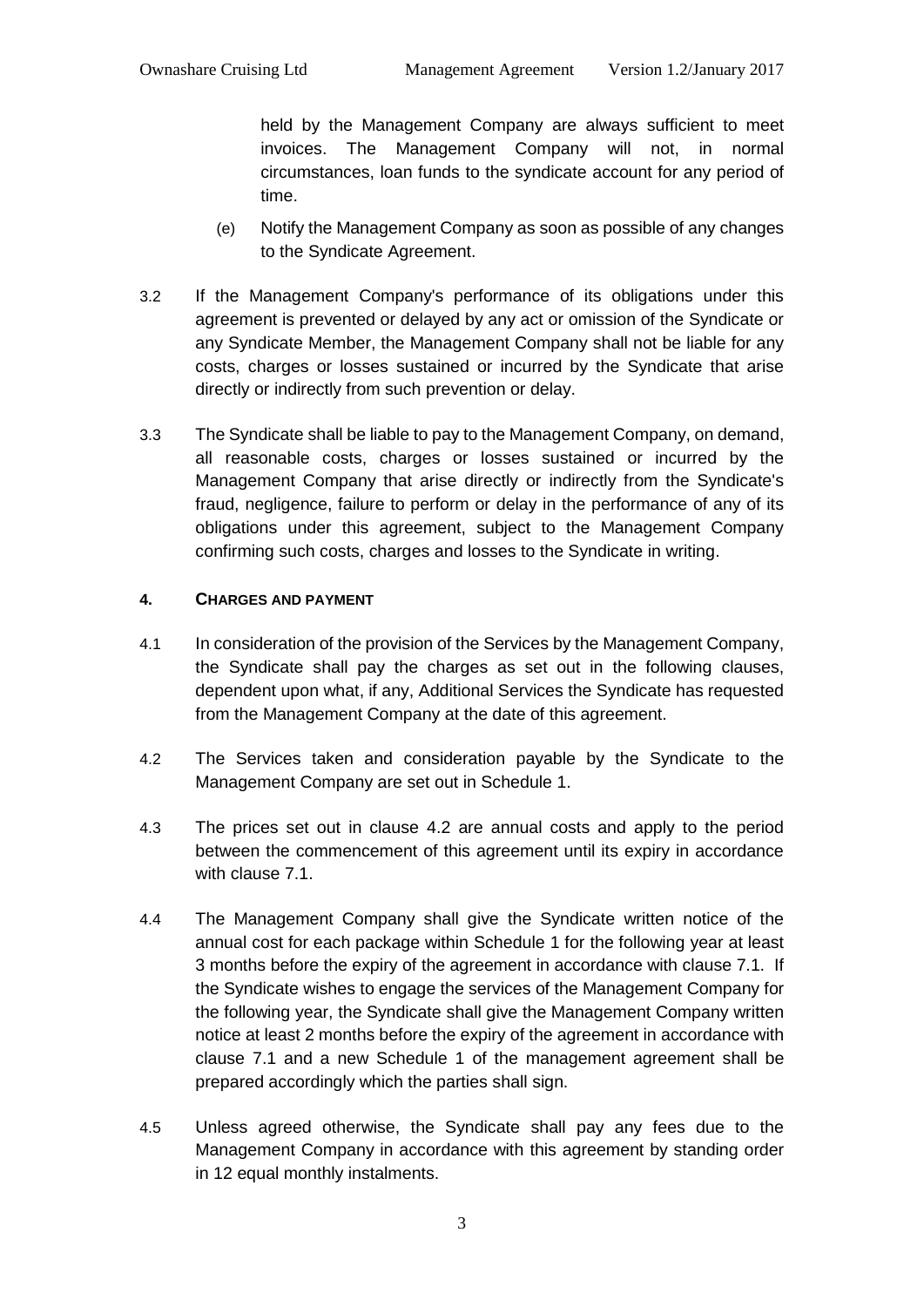- 4.6 Without prejudice to any other right or remedy that it may have, if the Syndicate fails to pay the Management Company on any due date, the Management Company may, at its discretion, charge interest on such sum from the due date for payment at the annual rate of 2% above the base lending rate from time to time of Lloyds TSB Bank Plc, accruing on a daily basis and being compounded quarterly until payment is made, whether before or after any judgment.
- 4.7 All sums payable to the Syndicate under this agreement shall become due immediately on its termination in accordance with clause 7.2, despite any other provision. This clause 4.7 is without prejudice to any right to claim for interest under the law, or any such right under this agreement.
- 4.8 The Management Company may, without prejudice to any other rights it may have, set off any liability of the Syndicate to the Management Company against any liability of the Management Company to the Syndicate.

## **5. LIMITATION OF LIABILITY**

- 5.1 This clause 5 sets out the entire financial liability of the Management Company (including any liability for the acts or omissions of its employees, agents, consultants and subcontractors) to the Syndicate in respect of:
	- (a) any breach of this agreement;
	- (b) any use made by the Syndicate of the Services or any part of them; and
	- (c) any representation, statement or tortious act or omission (including negligence) arising under or in connection with this agreement.
- 5.2 All warranties, conditions and other terms implied by statute or common law are, to the fullest extent permitted by law, excluded from this agreement.
- 5.3 Nothing in this agreement limits or excludes the liability of the Management Company:
	- (a) for death or personal injury resulting from negligence; or
	- (b) for any damage or liability incurred by the Syndicate as a result of fraud or fraudulent misrepresentation by the Management Company,

and the Management Company shall carry the appropriate insurance to cover such liabilities to the extent that it is reasonably able.

5.4 Subject to clause 5.2 and clause 5.3 the Management Company's total liability in contract, tort (including negligence or breach of statutory duty), misrepresentation, restitution or otherwise arising in connection with the performance or contemplated performance of this agreement shall, so far as is permitted by law, be limited to the price paid for the Services.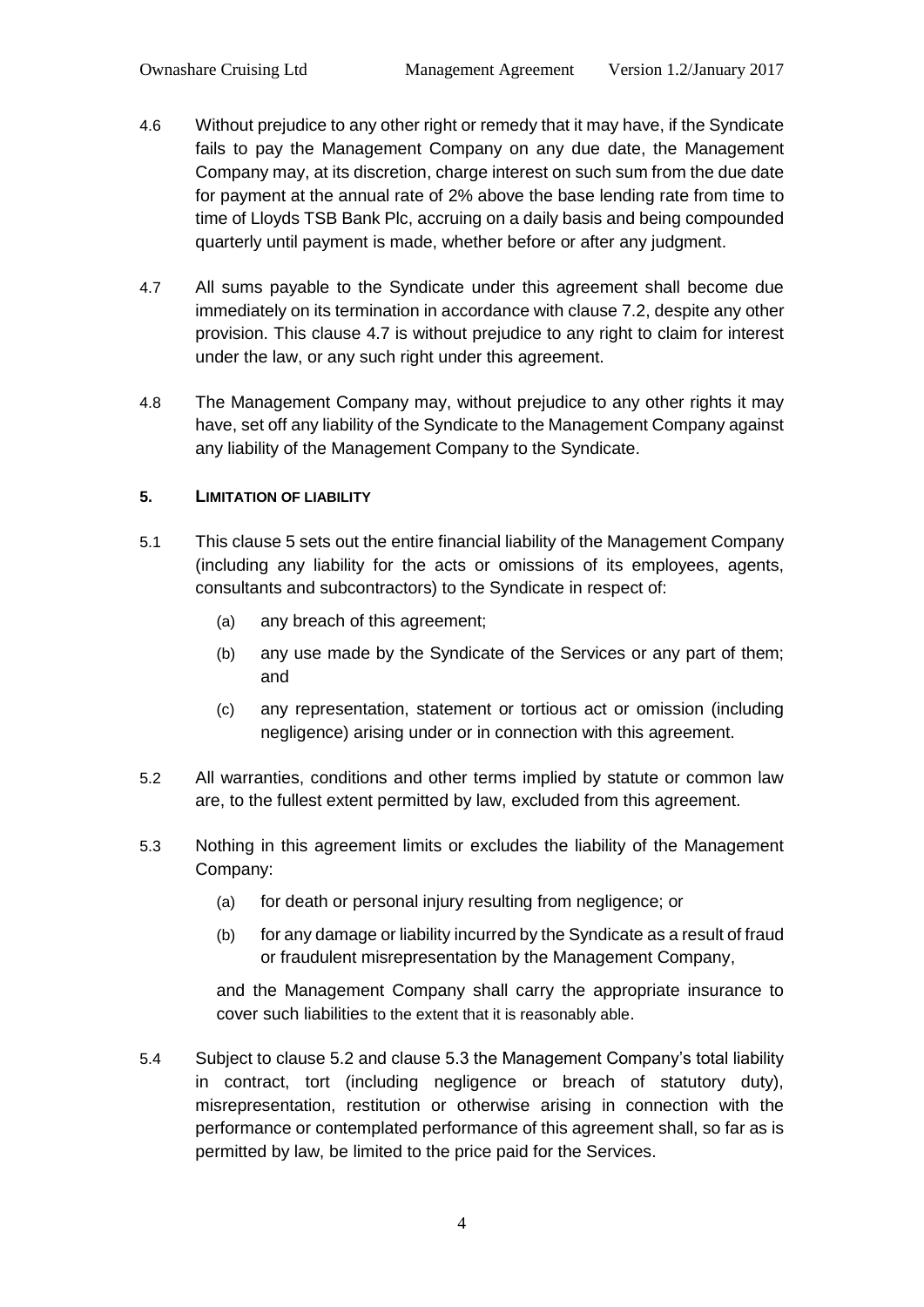# **6. DATA PROTECTION**

The Syndicate acknowledges and agrees that details of the Syndicate Member's names, addresses and payment records and personal data will be processed by and on behalf of the Management Company in connection with the Services. If the Syndicate wishes that details of new owners be submitted to a credit reference agency, the request should be made in writing to the Management Company.

# **7. TERMINATION**

- 7.1 Subject to clause 7.2, this agreement shall terminate automatically at the end of the period specified in Schedule 1 Part 6 Paragraph 1.
- 7.2 Without prejudice to any other rights or remedies which the parties may have, either party may terminate this agreement without liability to the other immediately on giving notice to the other if:
	- (a) the other party fails to pay any amount due under this agreement on the due date for payment and remains in default not less than 30 days after being notified in writing to make such payment;
	- (b) the other party commits a breach of any of the terms of this agreement and (if such a breach is remediable) fails to remedy that breach within 30 days of that party being notified in writing of the breach; or
	- (c) the other party repeatedly breaches any of the terms of this agreement in such a manner as to reasonably justify the opinion that its conduct is inconsistent with it having the intention or ability to give effect to the terms of this agreement.
- 7.3 On termination of this agreement for any reason:
	- (a) the Syndicate shall immediately pay to the Management Company all of the outstanding fees and interest relating to the management of the boat, and
	- (b) the accrued rights and liabilities of the parties as at termination and the continuation of any provision expressly stated to survive or implicitly surviving termination, shall not be affected.
- 7.4 On termination of this agreement (however arising) the following clauses shall survive and continue in full force and effect:
	- (a) clause 5;
	- (b) clause 7; and
	- (c) clause 17.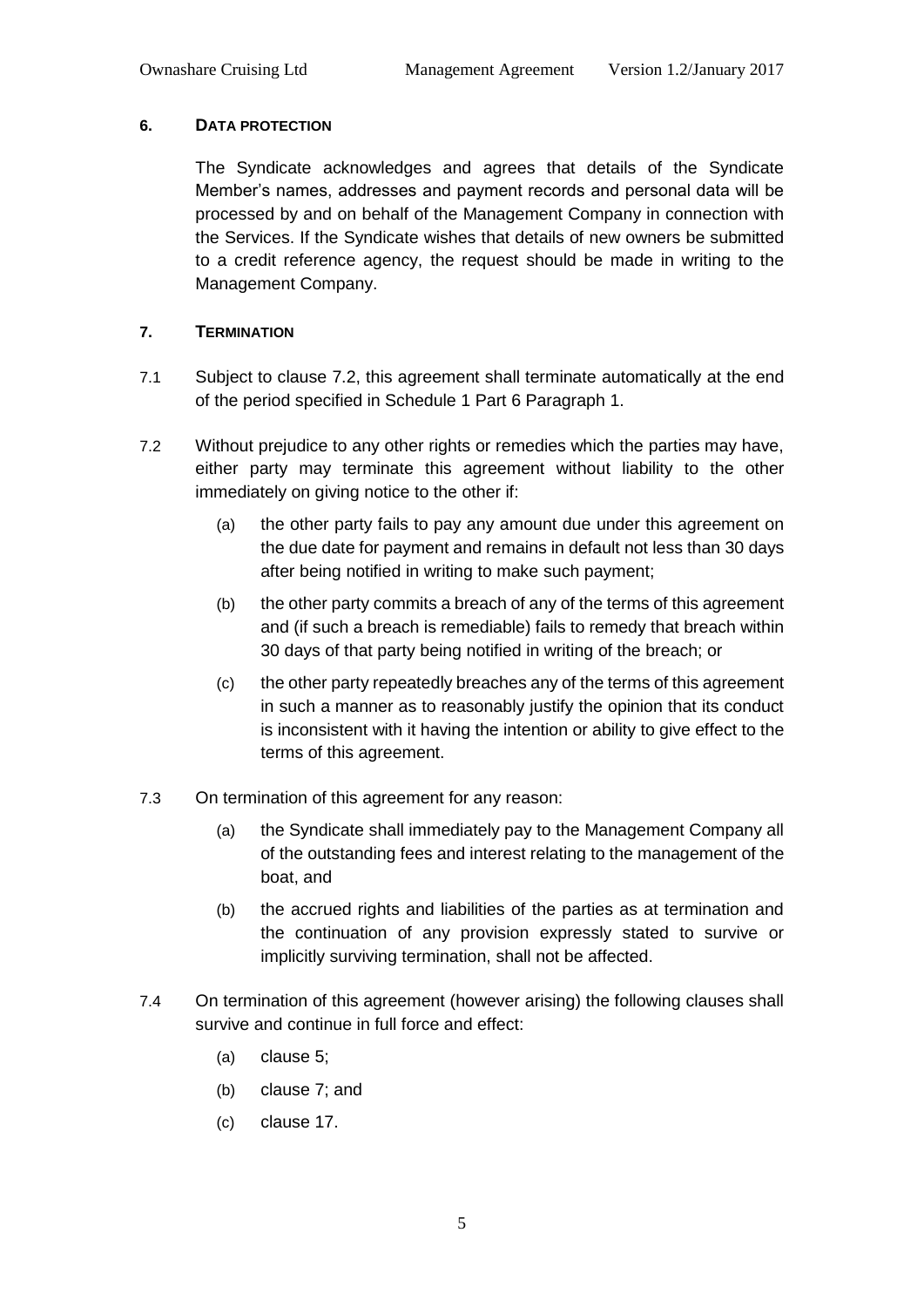# **8. FORCE MAJEURE**

Neither party shall be in breach of this agreement, nor liable for any failure or delay in performance of any obligations under this agreement arising from or attributable to acts, events, omissions or accidents beyond its reasonable control (**Force Majeure Event**). If the Force Majeure Event prevails for a continuous period of more than 3 months, either party may terminate this agreement by giving 30 days' written notice to all the other party. On the expiry of this notice period, this agreement will terminate. Such termination shall be without prejudice to the rights of the parties in respect of any breach of this agreement occurring prior to such termination.

# **9. VARIATION**

No variation of this agreement shall be valid unless it is in writing and signed by or on behalf of each of the parties.

# **10. WAIVER**

No failure to exercise or delay in exercising any right, power or remedy by either party under this agreement shall operate as a waiver of that right, power or remedy. Any waiver of a breach of any terms of this agreement does not constitute a waiver of any other breach and shall not affect the other terms of this agreement.

# **11. SEVERANCE**

If any provision of this agreement (or part of any provision) is found by any court or other authority of competent jurisdiction to be invalid, illegal or unenforceable, that provision or part-provision shall, to the extent required, be deemed not to form part of the agreement, and the validity and enforceability of the other provisions of the agreement shall not be affected.

# **12. ENTIRE AGREEMENT**

- 12.1 This agreement and any documents referred to in it constitute the whole agreement between the parties and supersede any previous arrangement, understanding or agreement between them relating to the subject matter of this agreement.
- 12.2 Nothing in this clause shall limit or exclude any liability for fraud.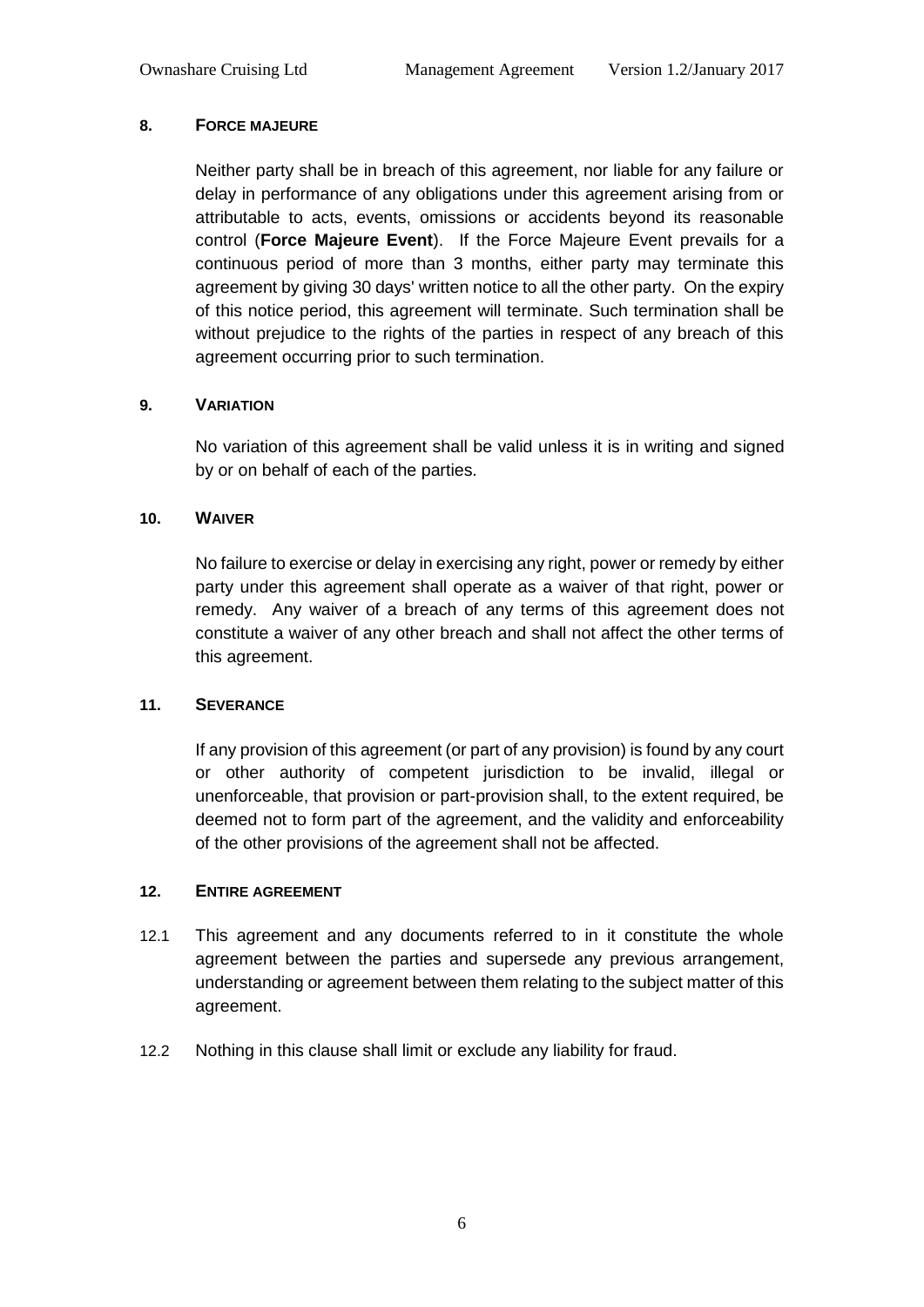## **13. ASSIGNMENT**

Neither party may, without the prior written consent of the other, assign, transfer, charge, mortgage, subcontract, declare a trust of or deal in any other manner with all or any of its rights or obligations under this agreement.

## **14. NO PARTNERSHIP**

Nothing in this agreement is intended to, or shall operate to, create a partnership between the parties.

# **15. RIGHTS OF THIRD PARTIES**

A person who is not a party to this agreement shall not have any rights under or in connection with it.

## **16. NOTICES**

- 16.1 Any notice given under this agreement shall be in writing and shall be delivered by hand or sent by pre-paid first class post or recorded delivery post to the address of the party as set out at the beginning of this document or to such other address notified to the other parties from time to time.
- 16.2 A notice delivered by hand is deemed to have been received when delivered (or if delivery is not in business hours, 9.00 am on the first Business Day following delivery). A correctly addressed notice sent by pre-paid first class post or recorded delivery post shall be deemed to have been received at the time at which it would have been delivered in the normal course of post.

# **17. GOVERNING LAW AND JURISDICTION**

- 17.1 This agreement and any dispute or claim arising out of or in connection with it or its subject matter or formation (including non-contractual disputes or claims), shall be governed by, and construed in accordance with, the law of England and Wales.
- 17.2 The parties irrevocably agree that the courts of England and Wales shall have exclusive jurisdiction to settle any dispute or claim that arises out of or in connection with this agreement or its subject matter or formation (including noncontractual disputes or claims).

# **18. INTERPRETATION**

18.1 Clause and schedule headings do not affect the interpretation of this agreement.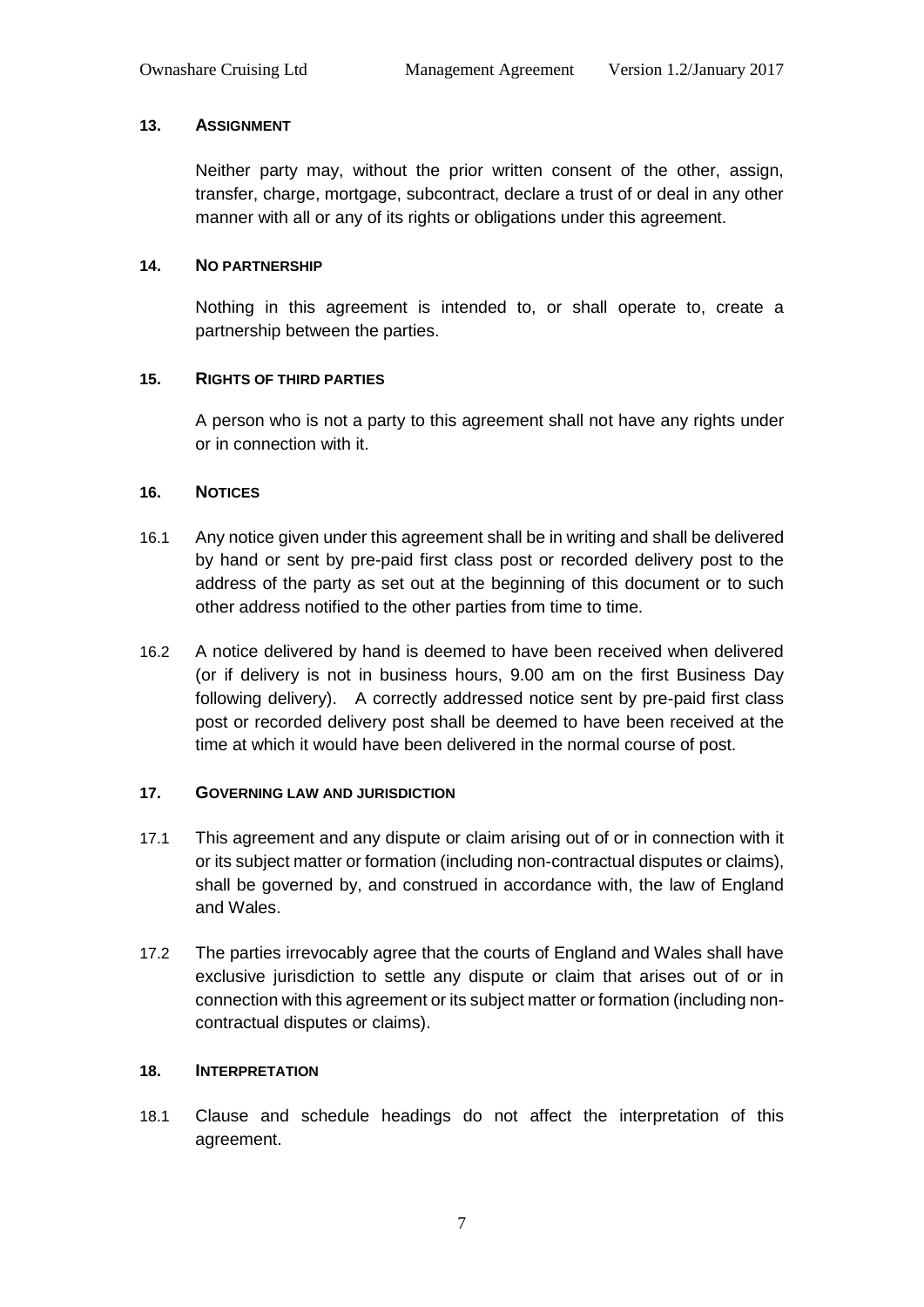- 18.2 References to **"person"** or **"persons"** includes, natural persons, firms, partnerships, companies, corporations, associations, organisations, foundations and trusts (in each case whether or not having a separate legal personality).
- 18.3 A reference to a particular law is a reference to it as it is in force for the time being taking account of any amendment, extension, application or reenactment, and includes any subordinate legislation for the time being in force made under it.
- 18.4 **Writing** or **written** does not include faxes.
- 18.5 Words in the singular include the plural and in the plural include the singular and words importing a gender include every gender.
- 18.6 Unless specifically stated otherwise, a reference to a clause or a schedule is a reference to a clause of, or a schedule to, this agreement.
- 18.7 The use of the words **include** or **including** is not meant by way of limitation.

This agreement has been entered into on the date stated at the beginning of it.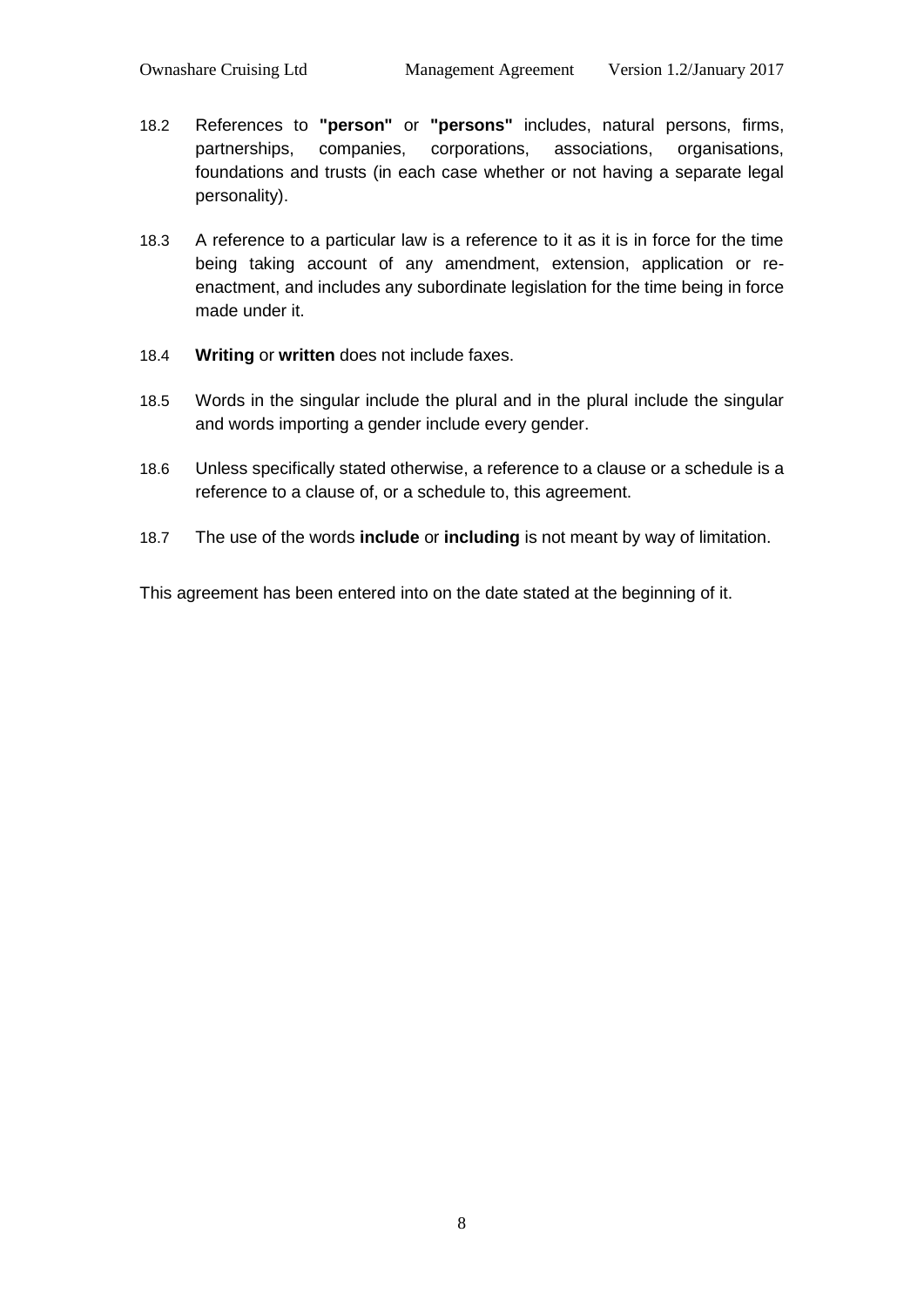# **SCHEDULE 1 – Services**

# **PART 1 - CORE SERVICE PACKAGE**

- 1. The Management Company will supervise the turnaround arrangements for the Syndicate at the designated mooring site through the services of a 'local manager'.
- 2. The local manager will arrange for any remedial action arising from the End of Holiday Report forms filled in by each Syndicate Member at the end of their period of use of the Boat, to be actioned on the same turnaround day or as soon as possible afterwards. Action taken will be recorded on the pink copy of the End of Holiday report Form and passed to the next Syndicate Member.
- 3. The local manager will pay heed to any recurrent problem arising from the End of Holiday Report sequence and take the necessary action.
- 4. In accordance with the Syndicate Agreement, any individual item costing over £500 will require the authority of the Chairperson.
- 5. The Management Company will ensure that routine servicing of the Boat's engine is carried out to the correct schedule by the home boatyard.
- 6. The Management Company will negotiate the best possible deal with the home boatyard in terms of mooring costs, and will provide a list of alternative bases in time for the Syndicate annual general meeting in each year.
- 7. The Management Company will look after the administration of the Syndicate in accordance with the Syndicate Agreement.
- 8. This service includes the monitoring of the Boat by the Management Company during periods of severe winter weather/ periods of prolonged frost.
- **9.** The Management Company will provide a 7 day a week helpline operating from 9:00am to 5:00pm.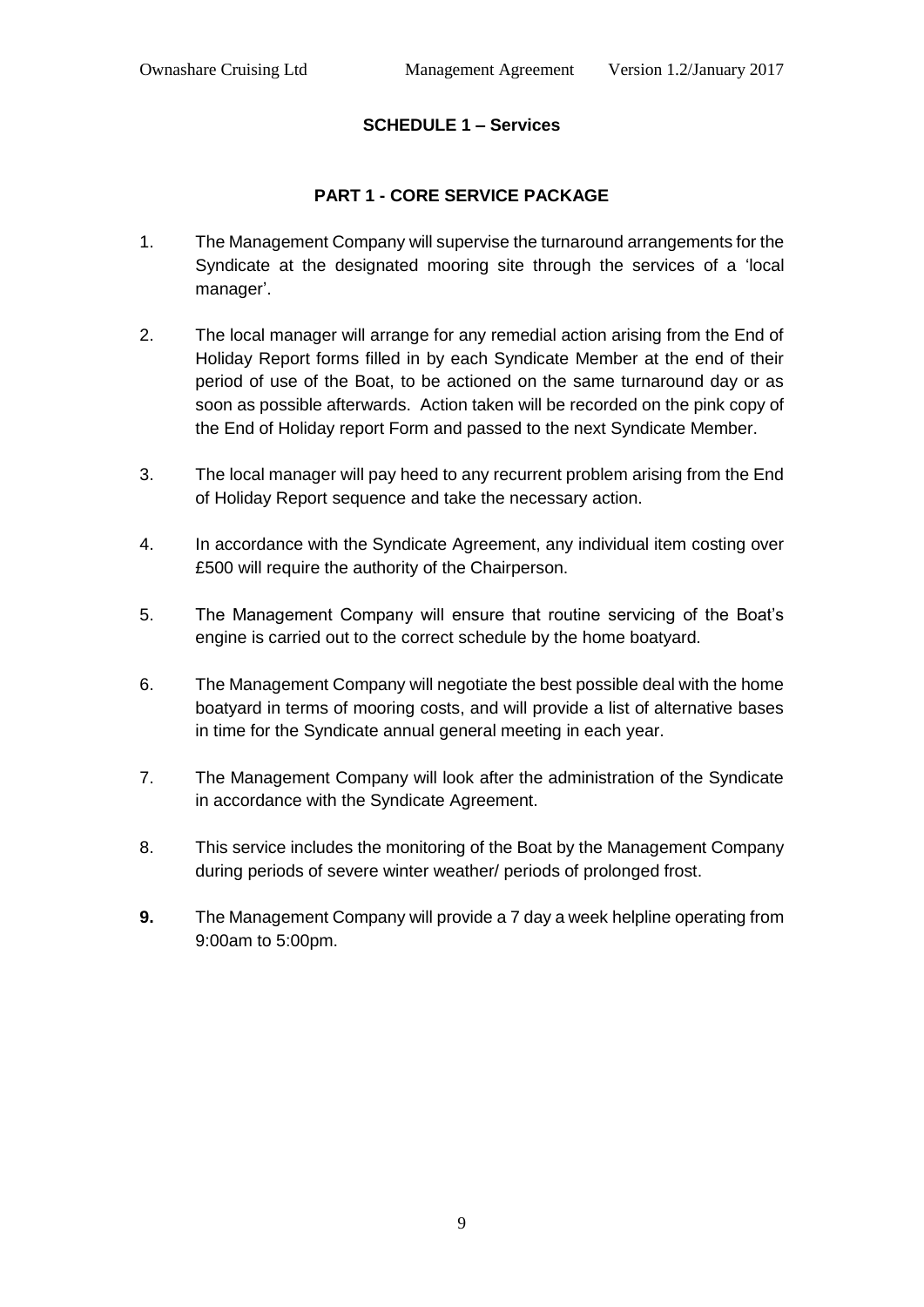# **PART 2 – FULL FINANCE ADMINISTRATION PACKAGE**

The Management Company will administer the account as outlined in the Syndicate Agreement. The Management Company will manage the finance account of the Syndicate using a separate bank account that will have client account status. Payments to the Syndicate Fund may be made by monthly standing order. A bank statement and statement of account shall be posted on the password-protected section of the Management Company's website allocated for the owners of the Boat.

## **PART 3 – PARTIAL FINANCIAL ADMINISTRATION PACKAGE**

- 1. . The Syndicate collects all owner contributions to:
	- o Syndicate Fund
	- o Management Fees
	- o Annual Maintenance
- 2. The Syndicate makes payments to the Syndicate Fund sufficient to cover agreed boat running costs (the Local Manager related costs). Payment may be made by:
	- o Monthly standing order
	- $\circ$  Topping up to an agreed minimum balance as necessary
- **3.** The Management Company will manage monies held on behalf of the Syndicate using a separate bank account that will have client account status. A bank statement and statement of account shall be posted monthly on the password-protected section of the Management Company's website allocated for the owners of the Boat.

# **PART 4 – BOOKING AND ADMINISTRATION PACKAGE**

The Management Company will administer the booking arrangement for the Boat in accordance with the provisions of the Syndicate Agreement.

# **PART 5 – ANNUAL (WINTER) MAINTENANCE AND SUPERVISION PACKAGE**

- 1. Supervision of annual maintenance ensuring that work is carried out on time and to a satisfactory standard.
- 2. The Management Company will request 50% of the agreed annual maintenance budget from the Syndicate to be paid as a deposit to the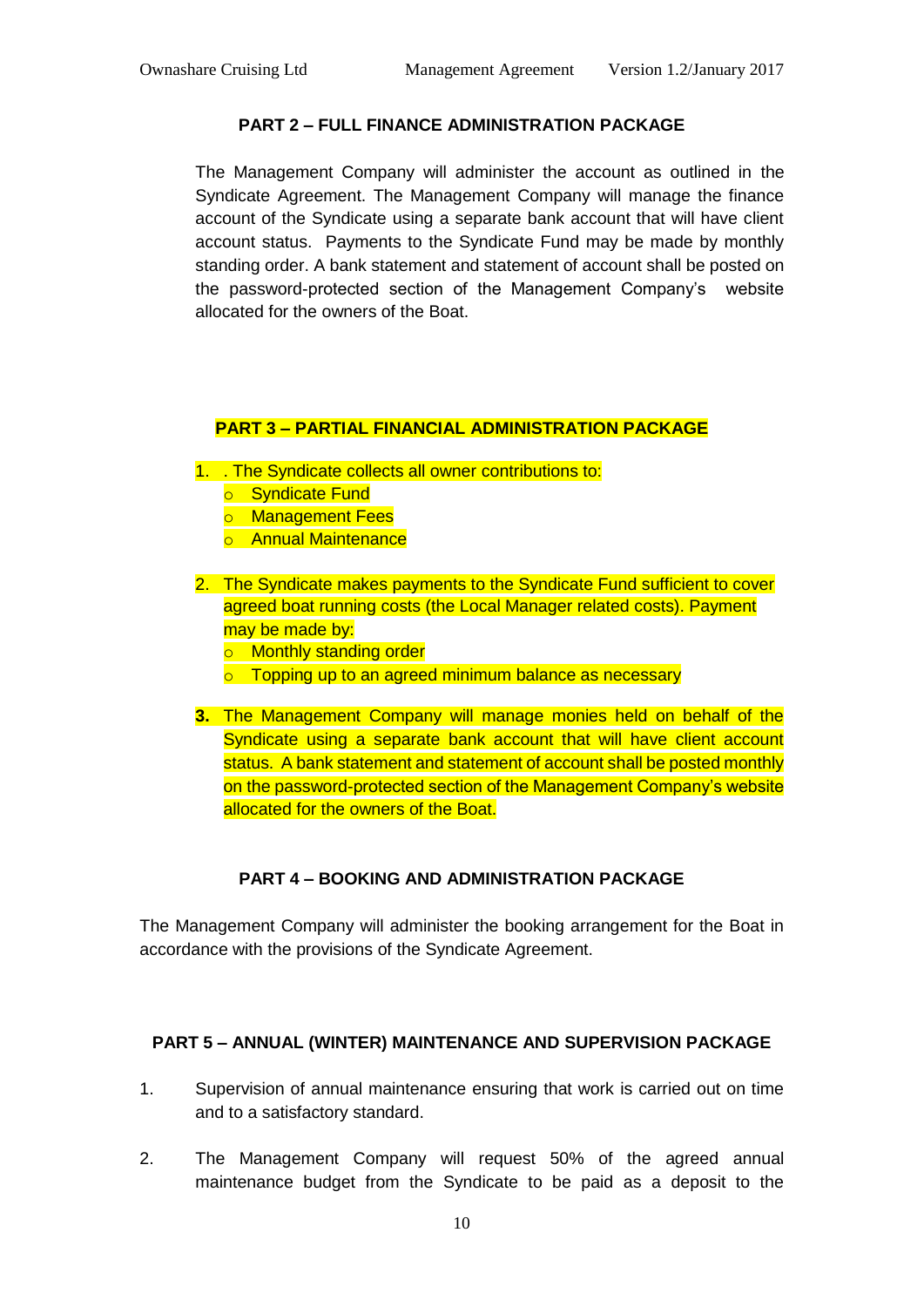contractor(s) involved, and the remainder on satisfactory completion of the work. Any delay to the completion of the work will be notified to the Syndicate Chairperson as soon as possible.

- 3. The Syndicate agrees to make these payments to the Management Company within 7 days of request.
- 4. The Management Company will discuss any budget overrun in excess of 5% with the Chairperson.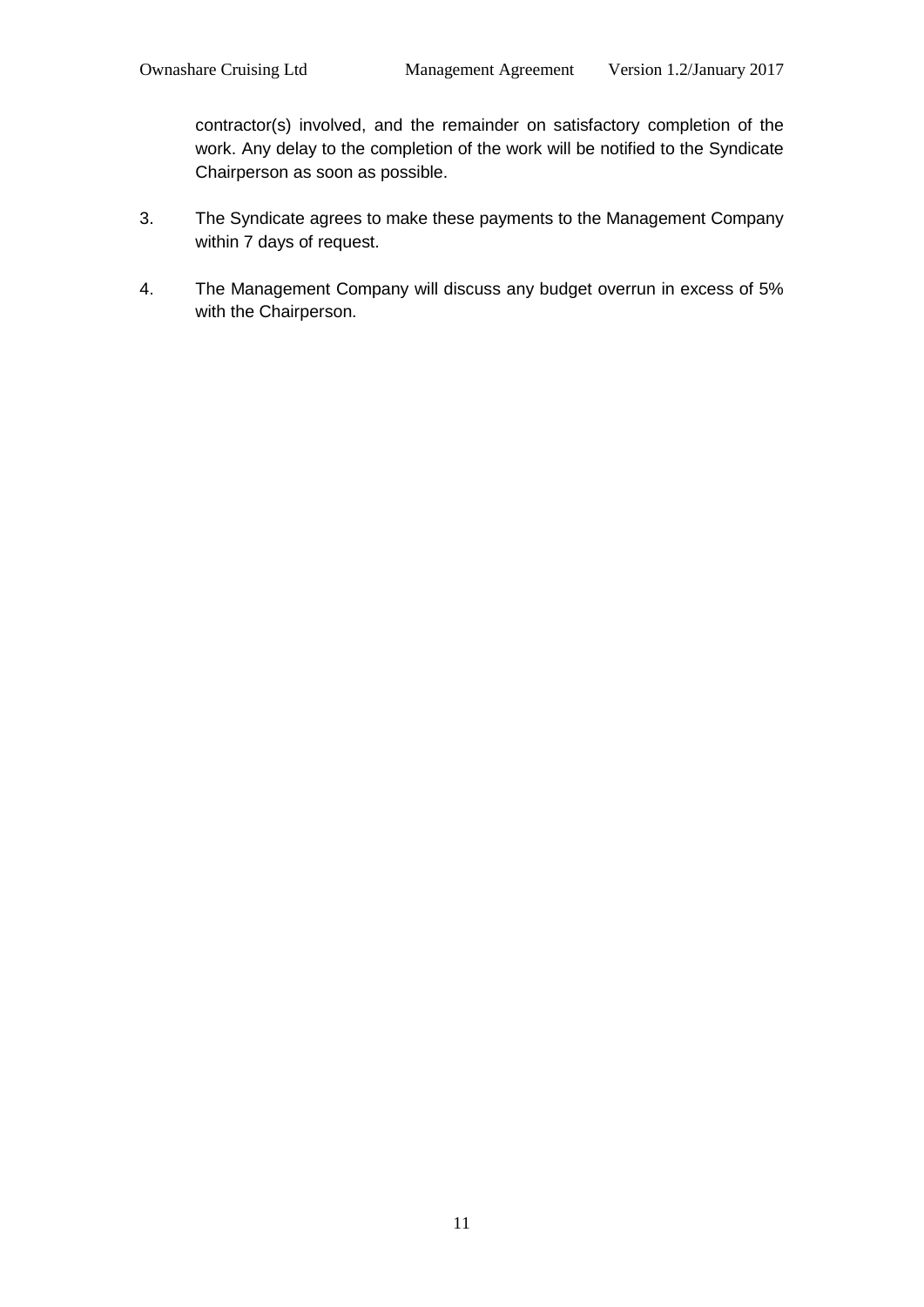# **PART 6 – AGREEMENT DATES and CHARGES**

1. This agreement and this Schedule 1 commences on 1 January yyyy for a period of 12 months.

2. The Syndicate agrees that a single payment will be made each month from the Syndicate Fund to Ownashare in respect of the full amount due from the Syndicate for Management Fees for that month.

## **3. Management Charges and Discounts**

<Insert Fees table from Budget Spreadsheet here>